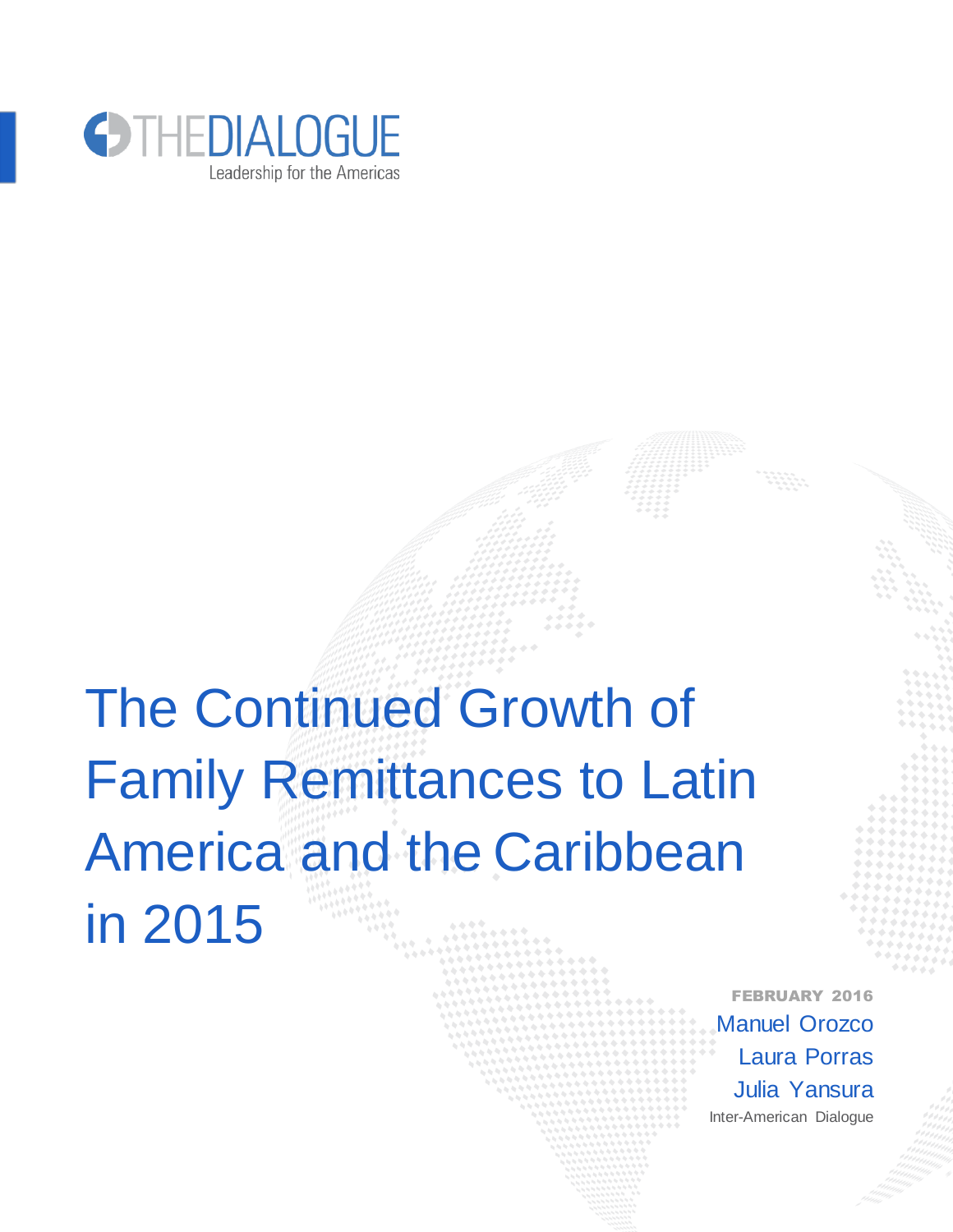### **TABLE OF CONTENTS**

| The Continued Growth of Family Remittances to Latin America and the Caribbean 3 |
|---------------------------------------------------------------------------------|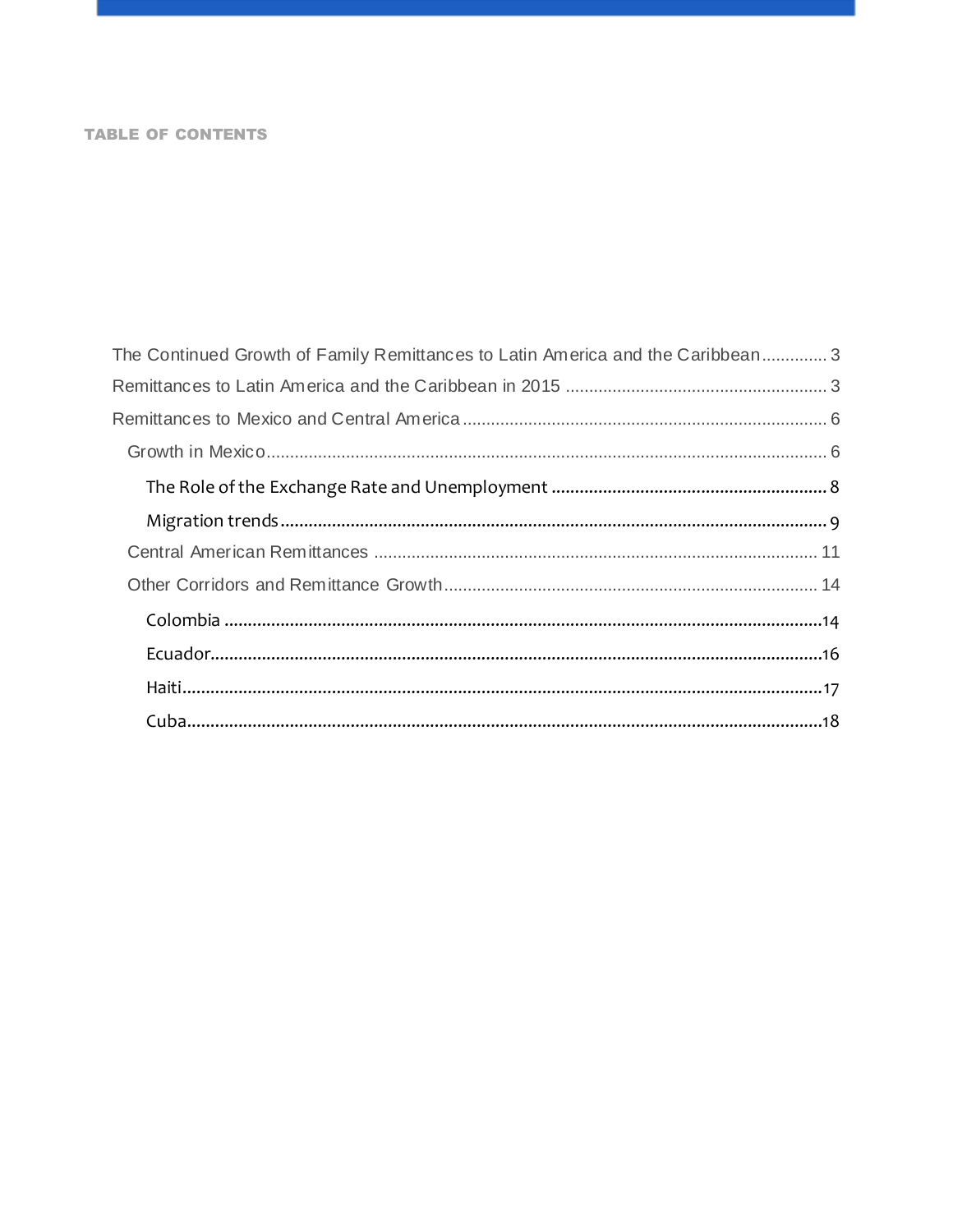## <span id="page-2-0"></span>The Continued Growth of Family Remittances to Latin America and the Caribbean

This memo offers an overview of family remittances to Latin America and the Caribbean, which grew 6% in 2015. The growth in remittances is taking place in countries that are experiencing violence, conflict and/or poor governance, as well as those with increases in international migration.

The memo explores trends with regards to migration, remittances and determining factors of remittances. It also touches on country-specific trends for Mexico, Guatemala, Colombia, Haiti, Ecuador, and Cuba. These findings point to conflict and lagging economic development as some of the primary drivers of international migration. Moreover, in the context of the slowdown in 2016, it is important to monitor continued migration as well as mechanisms that can bolster economic performance by leveraging remittances for development.

## <span id="page-2-1"></span>Remittances to Latin America and the Caribbean in 2015

Family remittances to Latin America and the Caribbean surpassed \$65 billion in 2015, registering 6% growth over the previous year. Among those countries with the highest levels of year-to-year growth are Colombia, Guatemala and Haiti. Mexico grew 4.8%, which also drives overall regional growth. Some other countries registered negative remittance growth, including Panama, Costa Rica, Uruguay and Guyana. The following table provides more detail on a country by country basis.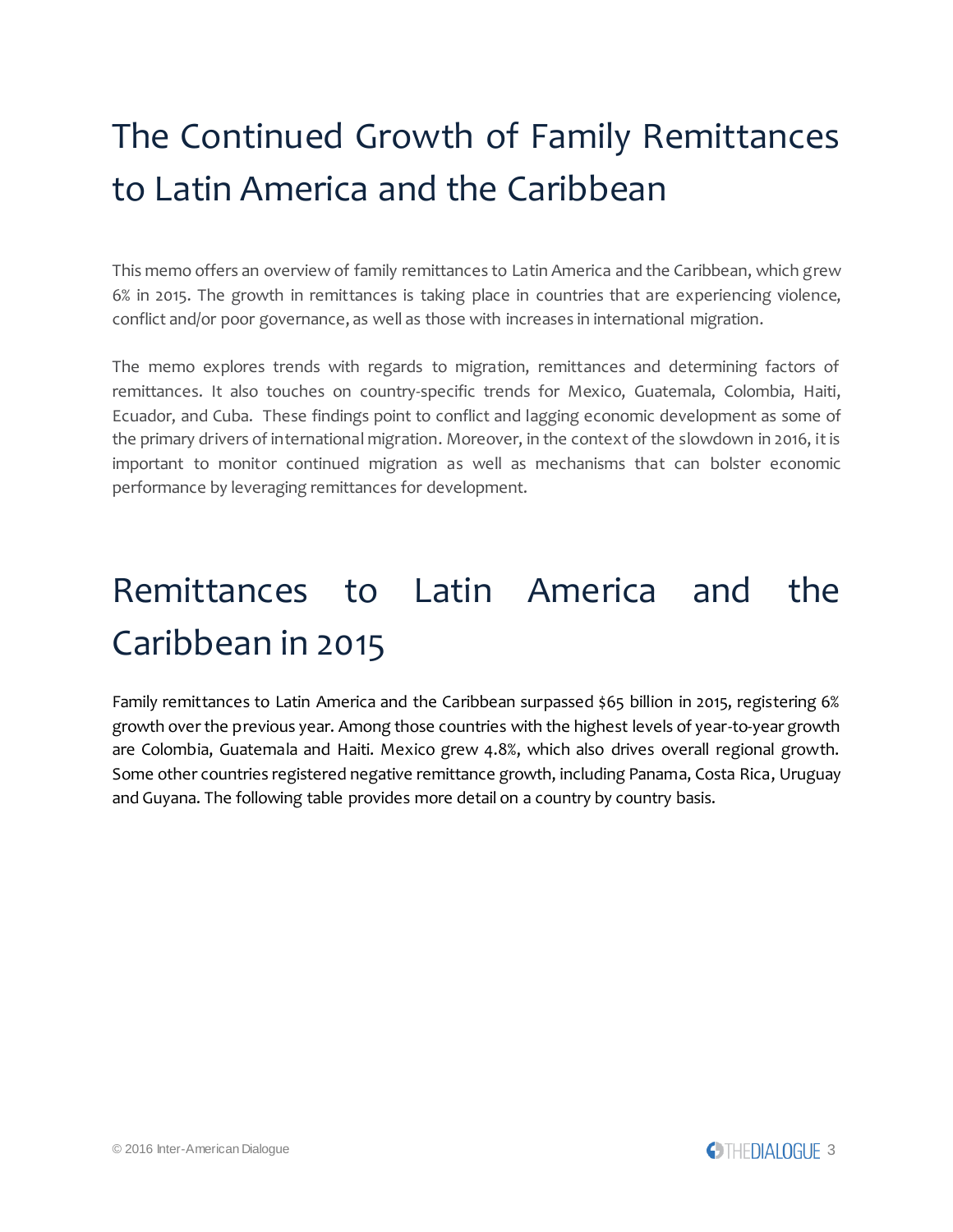| <b>Country</b>            | <b>Annual Remittances</b>  |        | Growth % |           | <b>Remittances</b> |                            |
|---------------------------|----------------------------|--------|----------|-----------|--------------------|----------------------------|
|                           | US\$ millions <sup>1</sup> |        |          |           |                    | as $%$ of GDP <sup>2</sup> |
|                           | 2013                       | 2014   | 2015     | 2013-2014 | 2014-2015          |                            |
| Guatemala                 | 5,379                      | 5,456  | 6,285    | 1.40%     | 15.20%             | 9.9                        |
| Colombia                  | 4,450                      | 4,093  | 4,639    | $-8.00%$  | 13.30%             | 1.1                        |
| Haiti                     | 1,781                      | 1,980  | 2,198    | 11.20%    | 11.00%             | 22.7                       |
| <b>Honduras</b>           | 3,098                      | 3,353  | 3,719    | 8.20%     | 10.90%             | 17.4                       |
| Paraguay                  | 623                        | 422    | 458      | $-32.30%$ | 8.50%              | 1.6                        |
| <b>Dominican Republic</b> | 4,485                      | 4,571  | 4,952    | 1.90%     | 8.30%              | 7.5                        |
| Cuba                      | 1,200                      | 1,260  | 1,323    | 5.00%     | 5.00%              | $\overline{\phantom{a}}$   |
| <b>Mexico</b>             | 23,432                     | 23,646 | 24,771   | 0.90%     | 4.80%              | 1.9                        |
| Nicaragua                 | 1,081                      | 1,136  | 1,190    | 5.10%     | 4.80%              | 9.7                        |
| Peru                      | 2,707                      | 2,639  | 2,739    | $-2.50%$  | 3.80%              | 1.3                        |
| <b>El Salvador</b>        | 3,971                      | 4,154  | 4,280    | 4.60%     | 3.00%              | 16.8                       |
| <b>Bolivia</b>            | 1,201                      | 1,163  | 1,195    | $-3.20%$  | 2.80%              | 3.6                        |
| <b>Jamaica</b>            | 2,172                      | 2,159  | 2,217    | $-0.60%$  | 2.70%              | 16.3                       |
| Argentina**               | 534                        | 502    | 502      | $-6.00%$  |                    | 0.1                        |
| <b>Belize</b>             |                            | 156    | 156      |           | 0.00%              | 4.7                        |
| Brazil**                  | 2,537                      | 2,645  | 2,645    | 4.30%     |                    | 0.1                        |
| Suriname**                | 113                        | 150    | 150      | 32.70%    |                    | 0.2                        |
| Trinidad & Tobago**       | 129                        | 138    | 138      | 7.00%     | $\overline{a}$     | $\mathcal{L}$              |
| Venezuela**               | 803                        | 803    | 803      | 0.00%     |                    | 0.0                        |
| Panama                    | 452                        | 652    | 645      | 44.20%    | $-1.10%$           | 1.6                        |
| Guyana                    | 328                        | 330    | 317      | 0.60%     | $-3.90%$           | 10.6                       |
| <b>Ecuador</b>            | 2,459                      | 2,462  | 2,358    | 0.10%     | $-4.20%$           | 2.4                        |
| <b>Costa Rica</b>         | 596                        | 558    | 527      | $-6.40%$  | $-5.60%$           | 1.2                        |
| <b>Uruguay</b>            | 123                        | 113    | 106      | $-8.10%$  | $-6.20%$           | 0.2                        |
|                           |                            |        |          |           |                    |                            |
|                           |                            | 64,541 | 68,313   |           | 5.80%              |                            |

Table 1: Remittances to Latin America and the Caribbean, 2015 – US\$ Millions

\*\* No 2015 data available; Included for totaling purposes using 2014 data.

 $^{\text{1}}$  Sources: For 2014 and 2015 remittances, sources are Central Bank remittance volumes for El Salvador, Mexico, and Nicaragua. Haiti is Central Bank data on year over year growth (11%). Suriname and Cuba are authors' estimates. Brazil is World Bank data. All others are Central Bank Data and Fourth quarter estimates by Authors. For 2013 remittances, the source is World Bank data, included for reference

purposes for most countries.<br><sup>2</sup> Based on World Bank Data; Most recent value (2014 for all countries except Venezuela, which is 2012).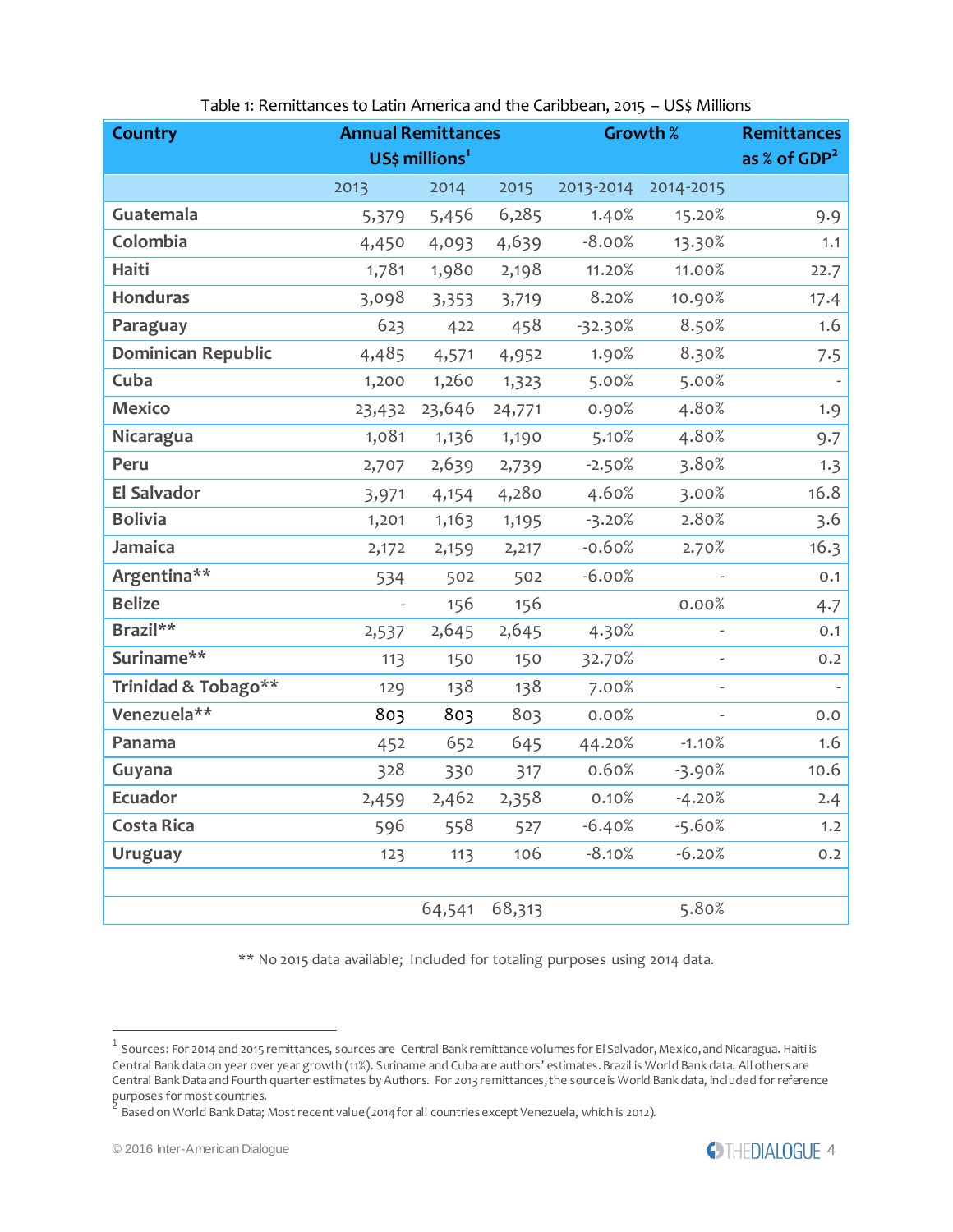At first glance, these increases are predominantly taking place in countries that display conflict, violence or poor governance, accompanied by slow economic growth in some cases. In fact, the 2015 remittance growth rate correlates with state fragility.<sup>3</sup> What comes across is that growing state fragility seems to be a factor driving migration and in turn increasing remittances. The next sections examine the remittance trends in some of these countries in greater detail.



Graphic 1: Remittance Growth and State Fragility

Source: Central Bank data and authors' estimates for remittance growth; the 2015 Fragile States Index by the Fund for Peace for state fragility.



Source: Central Bank data and authors' estimates for remittance growth; the 2015 Fragile States Index by the Fund for Peace for human flight.

j

<sup>&</sup>lt;sup>3</sup> As measured by the 2015 Fragile States Index, a project of the Fund for Peace. For more information, se[e http://fsi.fundforpeace.org/](http://fsi.fundforpeace.org/)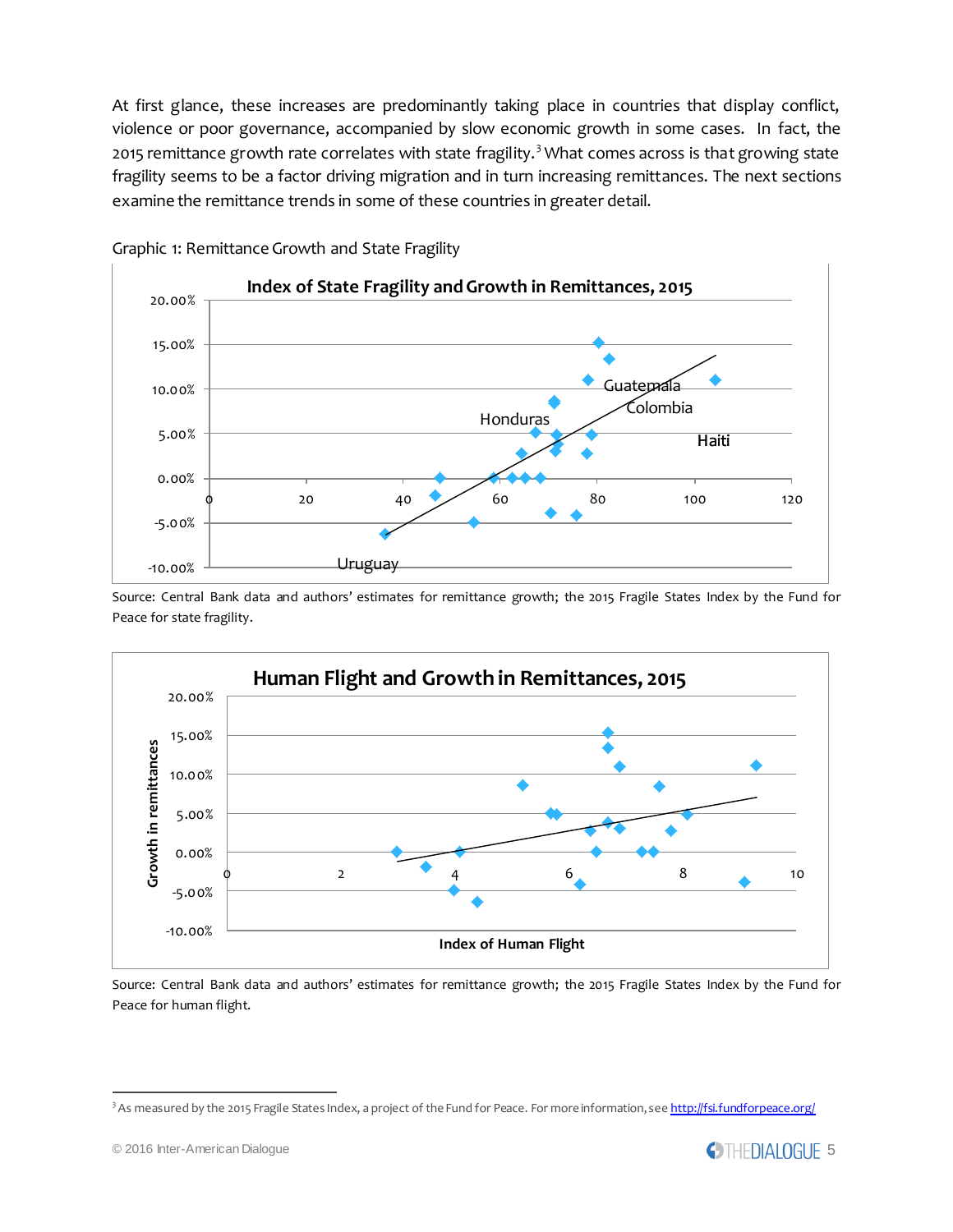## <span id="page-5-0"></span>Remittances to Mexico and Central America

Remittances to Mexico and Central America have experienced important increases over the past ten years, and particularly during the 2008-2009 economic recession. The factors affecting this growth are diverse, but generally relate to US economic performance, increases in migration, and slow economic growth in the region. These remittances to Mexico and Central America represent nearly two thirds of all flows to Latin America and the Caribbean.

## <span id="page-5-1"></span>GROWTH IN MEXICO

In the Mexican case, growth has been related to increases in the frequency of sending, exchange rate fluctuations, and continued migration. Remittances to Mexico have continued to increase over the past three years. In May 2015, Mexico registered the highest number of transactions recorded in its balance of payments. Moreover, March, April, and July 2015 surpassed those of the past 5 years. Moreover, 6 of the ten highest transaction volumes ever were registered in 2015.<sup>4</sup>



Graphic 2: Remittances to Mexico: YOY Monthly Growth Comparison, US \$ Millions

Source: Banxico

j

Graphic 3: Remittances to Mexico: Month over Month Comparison, US \$ Millions

<sup>4</sup> Year over year volume comparisons. Banxico 1995.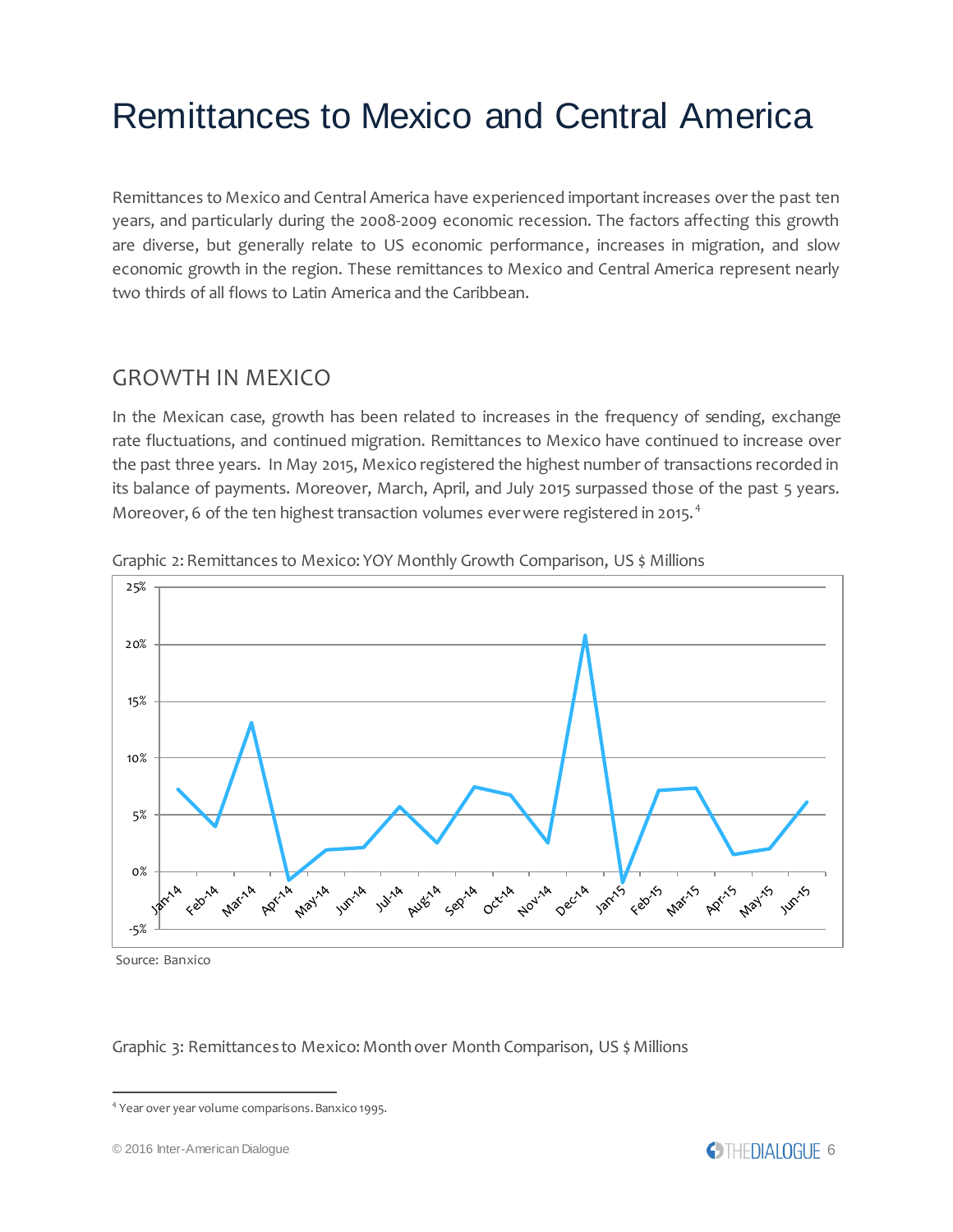

Source: Banxico

This growth can occur through increases in transactions and/or increases in the average amount remitted. Our statistical analysis of monthly flows between 2010 and July 2015 shows that the increase is predominantly explained by changes in the number of transactions, rather than the average amount remitted.<sup>5</sup> The average amount remitted is not statistically significant, whereas the number of monthly transactions is positively correlated to the volume.

Overall, the average remittance transaction amount (principal sent) does not change over time. The standard deviation for average amounts sent to Mexico is under US\$35 for industry data and even lower using Banxico's numbers. Previous research, in fact, has shown that when more money is available, people tend to send more often, instead of increasing the amounts sent. $^6$ 



Graphic 4: Average Amounts Sent to Mexico – Industry Data

Source: Industry data.



<sup>&</sup>lt;sup>5</sup> The model used observations of the total remittance volumes, the increase of transactions and industry data regarding the ave rage amount sent over a period of 66 months, ending July 2015.

 $^6$  See Orozco and Jewers, 2014. Some literature points to people being more concerned with amounts that will meet the needs of their relatives back home, rather than remitting a percentage of their income or "either as much or as little" as they can.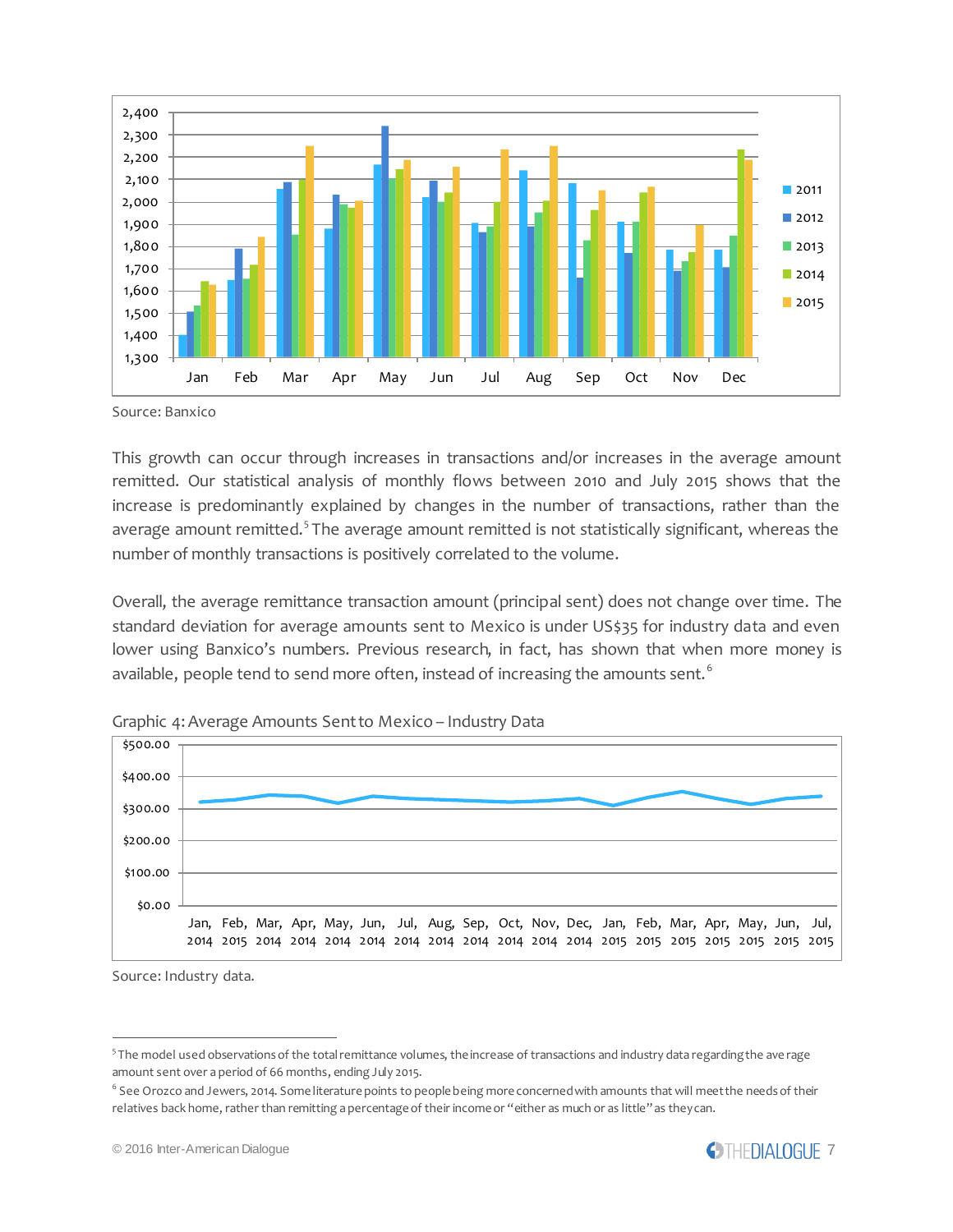#### <span id="page-7-0"></span>**THE ROLE OF THE EXCHANGE RATE AND UNEMPLOYMENT**

These increases in transactions can also be explained by factors such as depreciation of a local currency or more migrants sending money (due to increased migration or an increased percentage of migrants sending more money). In order to measure if more migrants are sending money, the unemployment rates of Hispanic and Latino populations might serve as a proxy. This proxy would account for more migrants working in the US and more of them sending money (both because they arrived to do so<sup>7</sup> or were already here and started sending.)

The unemployment rate among Latinos in the U.S. and the Mexican peso exchange rate were used to analyze changes in remittances. In the first case, a decline in the unemployment rate among Latinos (of which Mexicans are a majority) would signal an increase in remittances. Moreover, a depreciation of the peso would invite more transactions.

Using a regression model, which checks the impact of the exchange rate and the unemployment rate upon transfers, we are able to shed more light on the relationship. The statistical results show that both the exchange rate and unemployment are statistically significant and negatively correlated to the total number of transfers. Specifically, a depreciation of 1% of the peso entails a transfer increase of 0.39%, and a decline in unemployment is only slightly, but positively, correlated to an increase in transfers.

Graphic 5: Correlation between Total Number of Transactions and Changes in the Exchange Rate - Mexico



Source: Banxico, 1995 to mid-2015



<sup>7</sup> Previous research by the Inter-American Dialogue's Remittance Industry Observatory has found that the number of migrants from Mexico and Central America to the United States is most likely still growing. The impact this has on remittance volumes is not as easily measured due to lack of reliable data, thus this approach.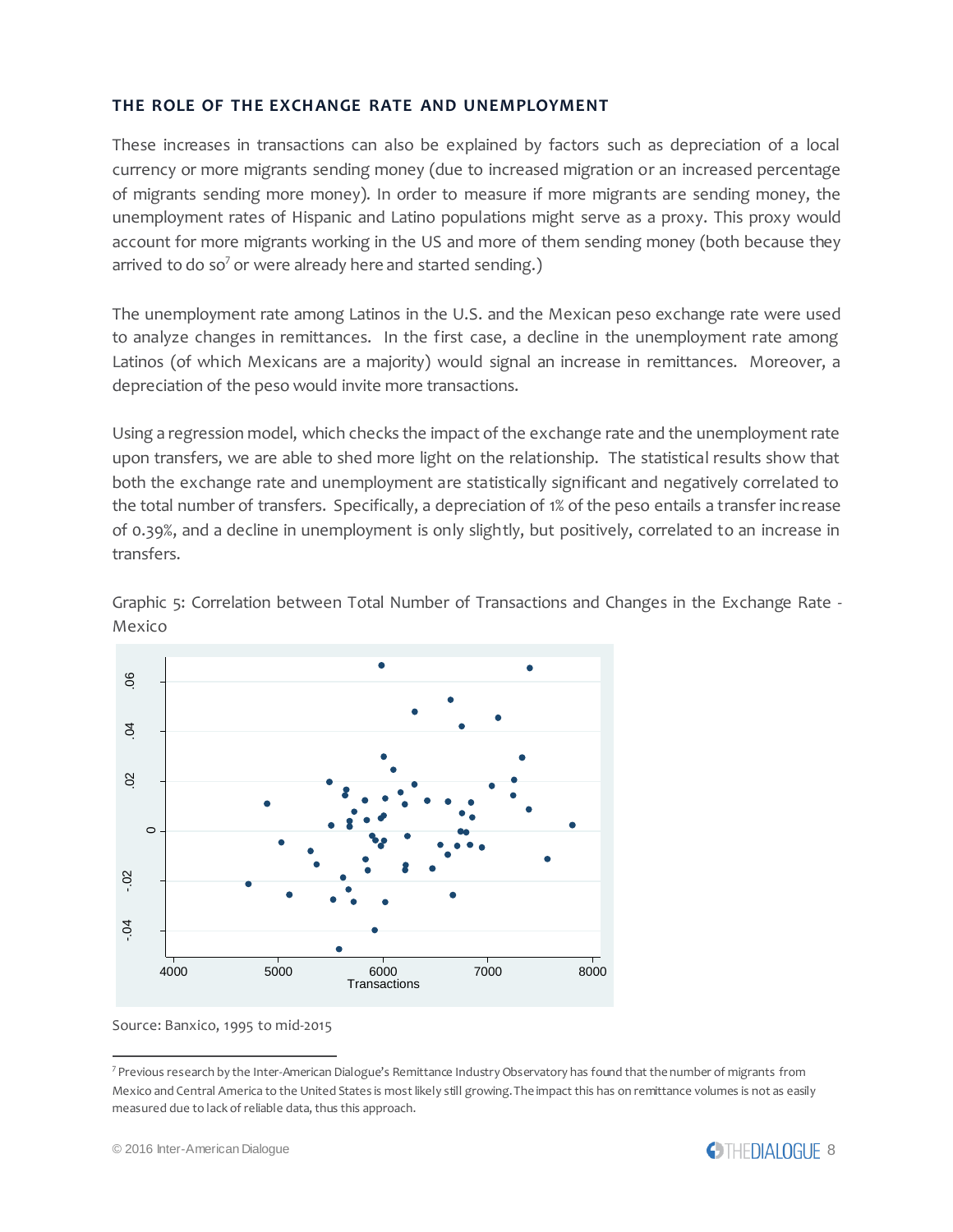Graphic 6: Correlation between Total Number of Transactions (Remittances/Mexico) and Unemployment rates in the US (Hispanic/Latino)



Source: Banxico and US Bureau of Labor Statistics, 2007 to 2015

A statistical regression including the three variables (transfer volumes, unemployment, and changes in the exchange rate) together suggests that although both unemployment and changes in the exchange rate influence the total number of transactions, the impact of changes in the exchange rate is greater.<sup>8</sup>

Thus, increases in the growth of remittances are associated with increases in the growth of transactions, which in turn are influenced by both the exchange rate and by the drop in the unemployment rate of Latinos in the US.<sup>9</sup>

The statistical model also shows that these two variables account for only part of the total changes in remittance volumes. Other factors influencing increases in transactions relate to demographic aspects among migrants, specifically skilled migration influences the frequency and amount remitted, for example, and increased migration.

#### <span id="page-8-0"></span>**MIGRATION TRENDS**

l

Although net annual migration from Mexico has declined due to deportations and border apprehensions, there has also been a continued inflow of migrants entering after the recession. This



<sup>&</sup>lt;sup>8</sup> Here the statistical model used total volumes(log) from Banxico, changes in the exchange rate(log) from Banxico, and unemploy ment rates for Latinos and Hispanics(lagged one month to allow for "first payment" to recently employed) from the Bureau of Labor Statistics, over a period of 66 months ending July 2015. Results show these two variables may account for close to half the change in remitting, while other factors are at play (this might include migrant profiles, changes in type of employment, and/or others).

<sup>9</sup> Although Hispanic and Latinos are a wider population, Mexicans constitute an important percentage of the whole population.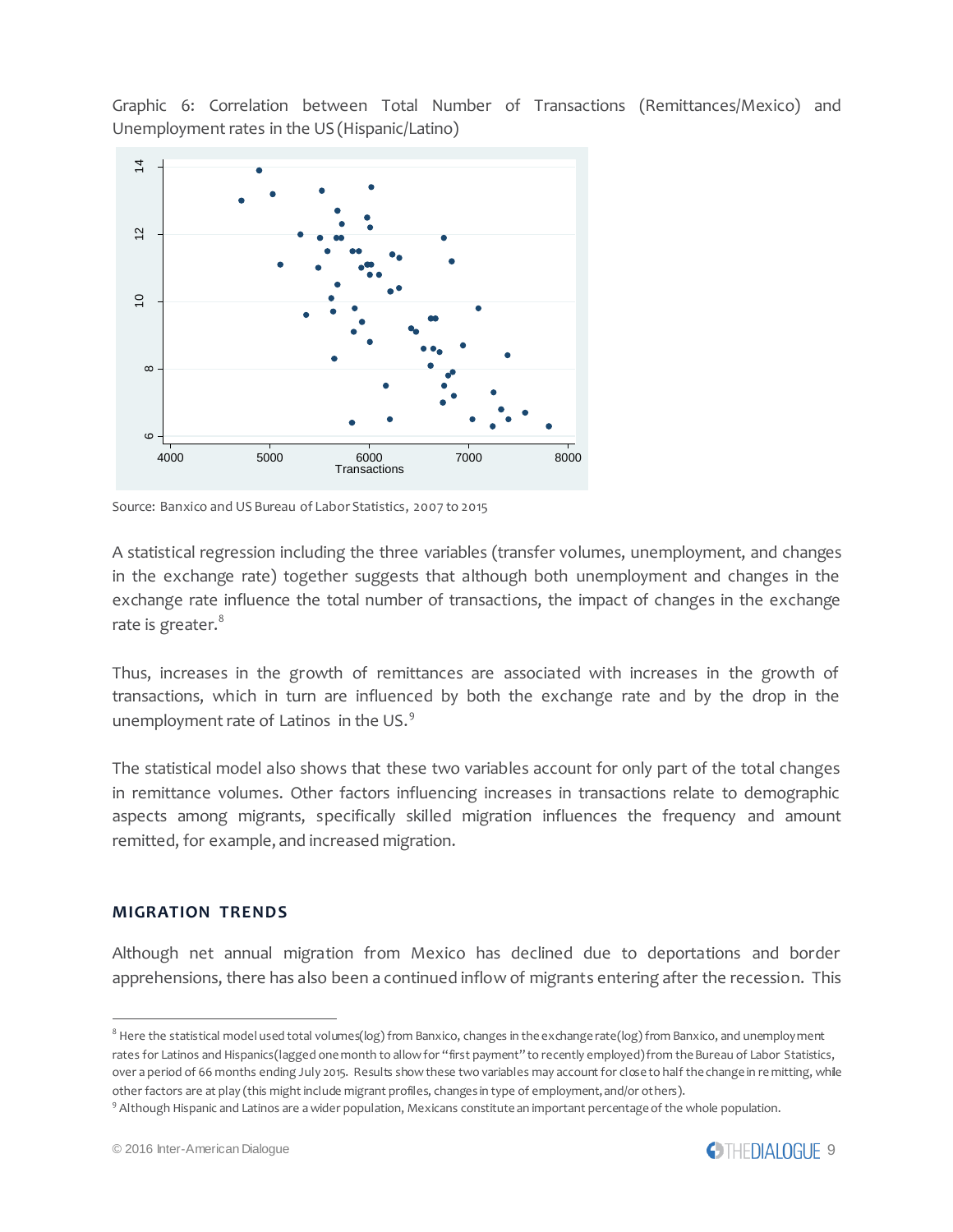increase is associated with small and controlled temporary work visas mostly in agriculture (H2 visas), as well as with undocumented migration (see also our 2014 report). New remitters in 2013 may have amounted to 120,000, considering estimates of between 117,000 and 106,000 in 2012. This increase is mostly linked to temporary work, fewer undocumented border crossers and fewer visa overstayers. However, transaction growth in 2014 and 2015 grew sharply to an average of more than 400,000 net transactions. These increases point to greater migration, some of which may be related to more Mexican immigrants sending than before (above the 60% reported in previous research), and more Mexican immigrants entering the country but not accounted for by official statistics.

| Source of entry of Mexican immigrants               | 2012       | $2013(*)$  |
|-----------------------------------------------------|------------|------------|
| H <sub>2</sub> visas                                | 237,790    | 244,790    |
| Visa over-stayers (7% of all tourist and BCC visas) | 75,250     | 77,507     |
| Cross border entry                                  | 425,208    | 437,964    |
| <b>Apprehensions</b>                                | (265,755)  | (273, 728) |
| <b>Deportations</b>                                 | (366, 292) | (377, 281) |
| Estimated total Mexican annual migration (*)        | 106,200    | 109,386    |
| Number of new P2P transactions (*)                  | 117,000    | 120,000    |

#### Table 2: Migration from Mexico to US, 2012

Sources: US Department of State, US Immigration and Custom's Enforcement Agency, Border Patrol and (\*) estimates by the author.

Moreover, a look at remittances by Mexican state shows that the increase in transactions was correlated with security-related factors. Two indicators, the index of peace and homicides, were positively correlated with increases in the number of remittance transactions. As violence increases, so do remittances.



Graphic 7: Index of Peace in Mexico and Increases in Remittance Transactions by State, 2015

Source: Mexico Peace Index by the Institute for Economics and Peace, 2015.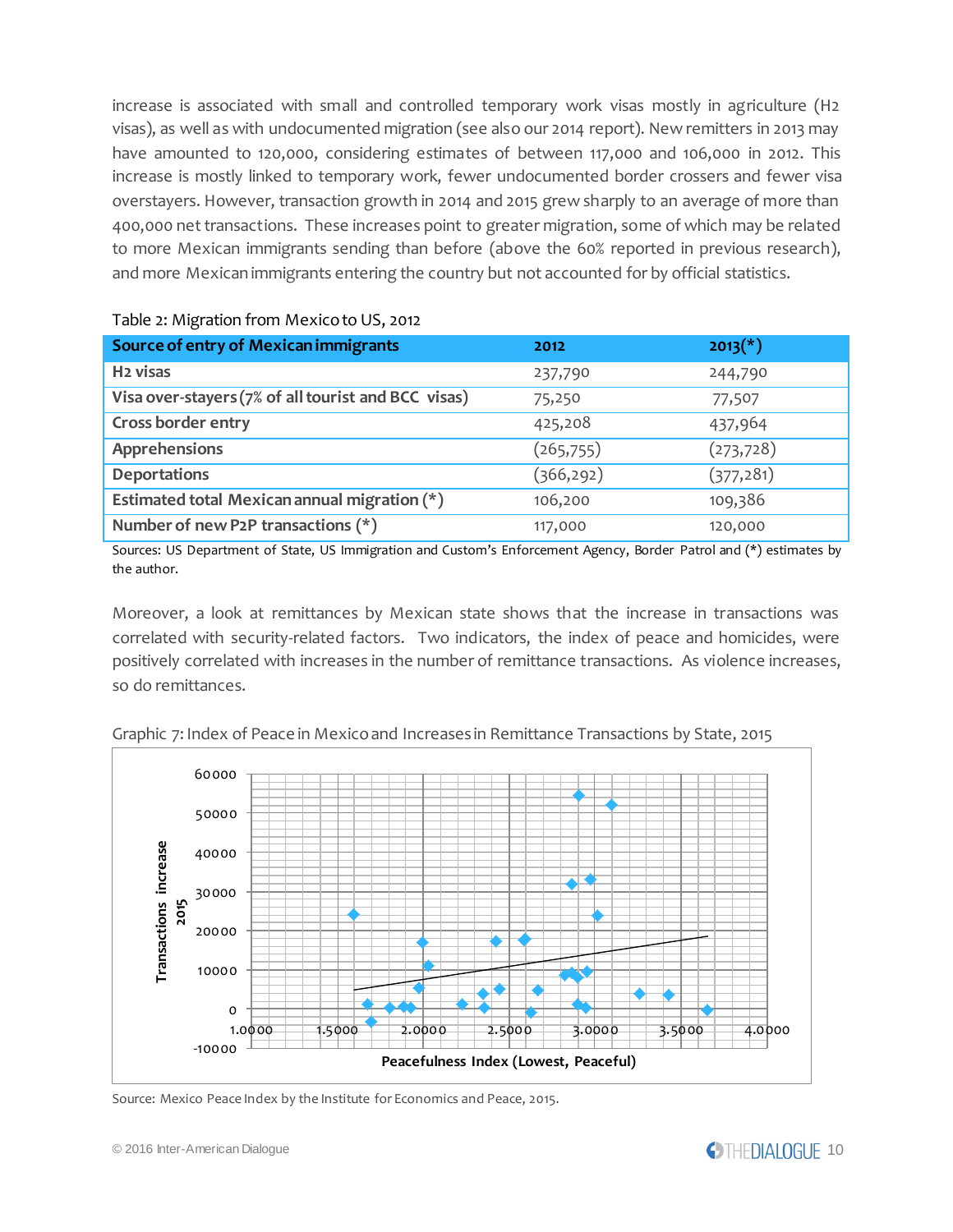## <span id="page-10-0"></span>CENTRAL AMERICAN REMITTANCES

Central American countries are among those that have the highest continual remittance flows in Latin America and the Caribbean, and Guatemala was the country with the largest remittance growth from 2014 to 2015 at 15%. In fact, their share from the entire Latin American region increased from 17 to 25% in 15 years. Most growth is related to Central American flows, specifically Guatemala, El Salvador, Honduras and Nicaragua.





Source: Authors' Estimates using Central Bank Data.

These flows reflect sustained growth since the decade of the 2000s. Aside from statistical improvements in measuring flows, these countries have experienced annual growth over 7% and only in one year (2009) they were negative. In total, these flows amount to nearly US\$17 billion annually.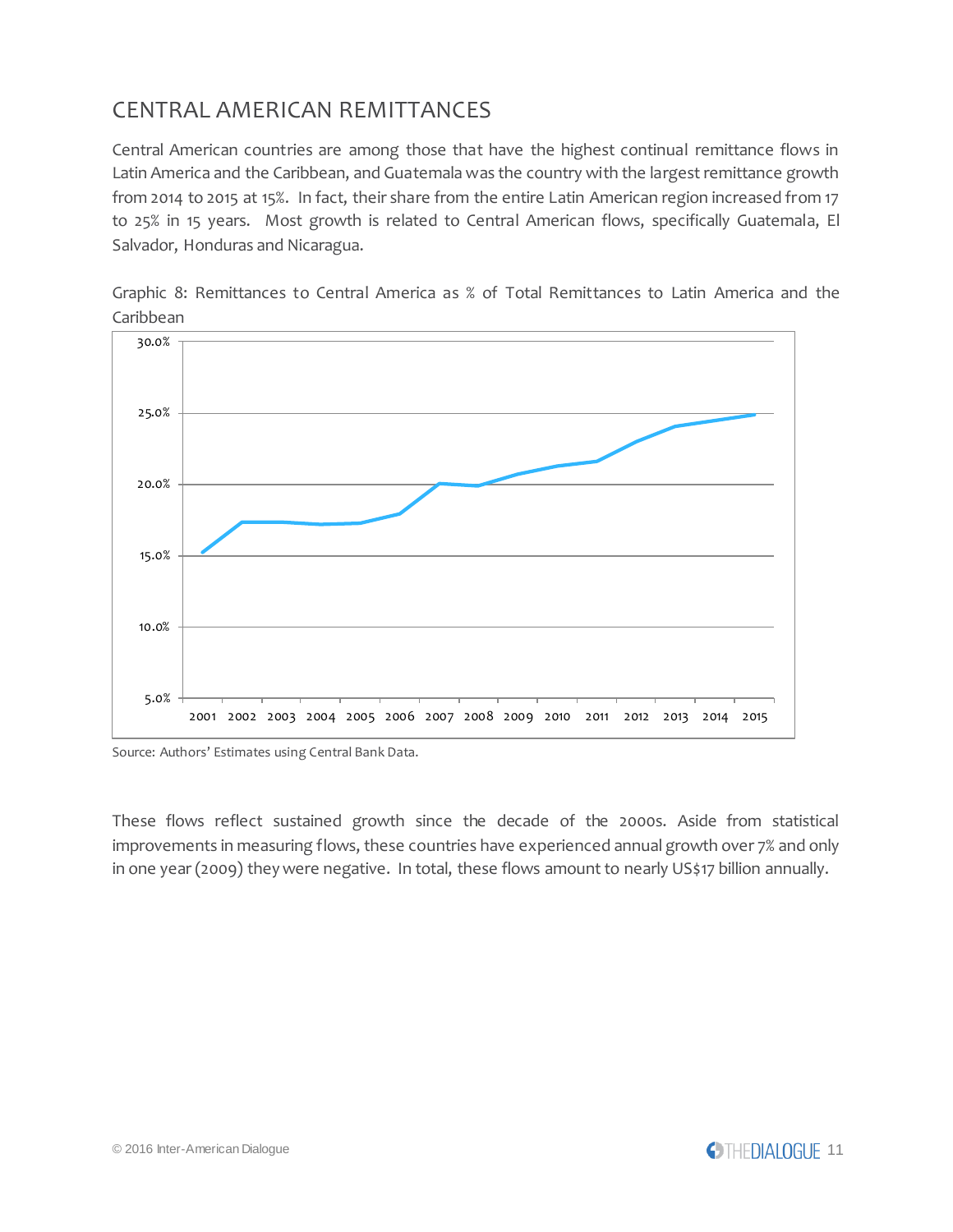

Graphic 9: Remittances to Central America, % Growth

Source: Authors' Estimates using Central Bank Data.

Guatemala showed the largest remittance growth of any Latin American or Caribbean country from 2014 to 2015, reaching US\$6.2 billion. Remittances to Guatemala increased steadily since the early 2000s, and have continued to do so, with the exception of a dip during the 2009 economic recession. This growth is at least partly due to the fact that the Guatemalan migrant population is still growing. According to US census data, the foreign-born Guatemalan population in the United States increased 10% from 2010 to 2014.<sup>10</sup>

While each country is slightly different, increases in remittances to Central America are generally related to migration from the region caused in large part by poor economic performance and violence. Violence is generally measured in terms of intentional homicides. However, our research shows that other forms of violence, including extortion, may be equally if not more important in terms of driving international migration. For example, we find a strong correlation between violence in Honduras and Guatemala and migration from places where such violence takes place. In the case of Guatemala, for example, four departments comprise 50% of all of emigration and 60% of all cases of extortion for the entire country.

<sup>&</sup>lt;sup>10</sup> American Community Survey 1 – year estimates show that the Guatemalan foreign-born population increased from 830,824 in 2010 to 915,595 in 2014, which is the most recent year available.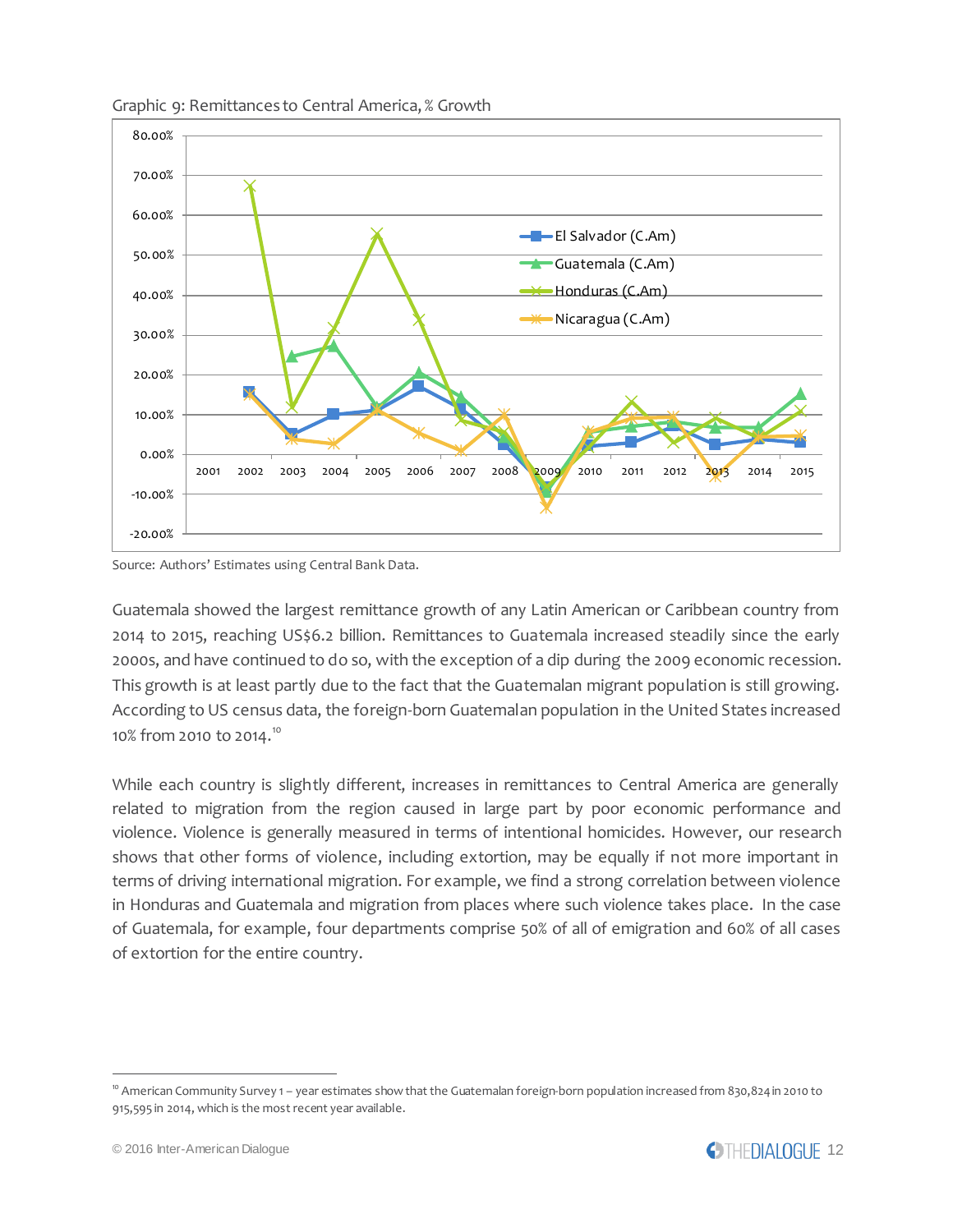Graphic 10:



Source:Orozco and Yansura, 2014 and Memoria de Labores 2014 – Ministerio Público de Guatemala.

These trends help explain why the number of Central Americans migrating out of the region steadily increased from one hundred thousand to one hundred and thirty thousand in five years. Of those, at least one third started sending money the same year they arrived in the United States.

| Country of Origin  | 2010    | 2011    | 2012    | 2013    | 2014    |
|--------------------|---------|---------|---------|---------|---------|
| <b>Honduras</b>    | 27,733  | 31,385  | 32,350  | 35,311  | 38,480  |
| Nicaragua          | 4,662   | 5,082   | 4,895   | 5,253   | 5,502   |
| Guatemala          | 36,772  | 39,377  | 42,614  | 38,759  | 42,264  |
| <b>El Salvador</b> | 34,619  | 35,694  | 38,247  | 42,435  | 44,676  |
| Sub-region         | 103,786 | 111,539 | 118,106 | 121,758 | 130,922 |

Source: Authors' estimates.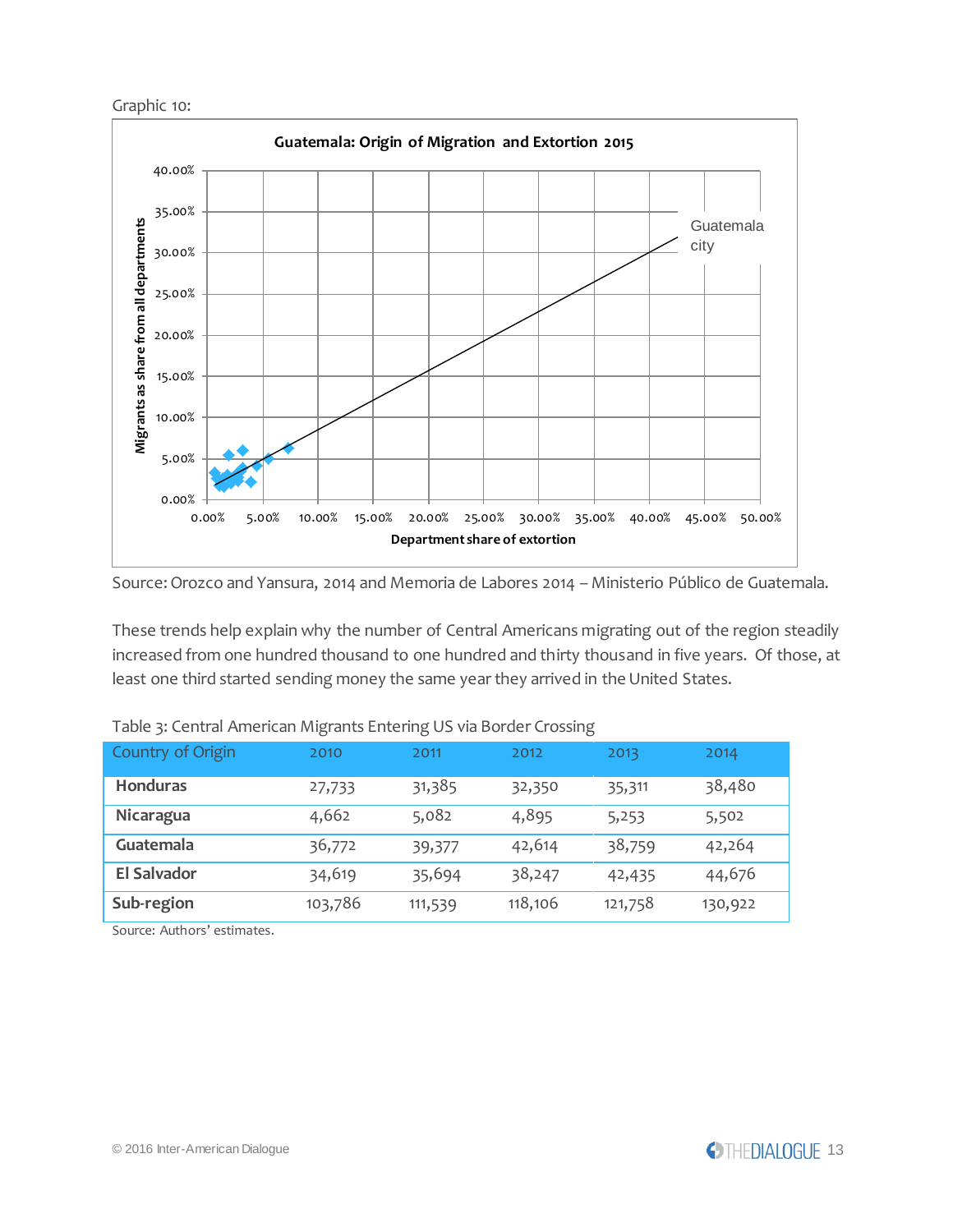## <span id="page-13-0"></span>OTHER CORRIDORS AND REMITTANCE GROWTH

## <span id="page-13-1"></span>**COLOMBIA**

Unusually large remittance growth in 2015 put Colombia in second place for the fastest-growing remittance recipient in the region. At least two factors are driving this trend: a larger migrant population in the US and the impact of exchange rates.

In the first nine months of 2015, remittances from Spain to Colombia remained almost unchanged (1.3% growth over the previous year) while remittances from the US to Colombia increased substantially (26.7% growth).



Graphic 11: Remittances to Colombia by Corridor, 2014-2015 Comparison (US\$ millions)

Source: Central Bank of Colombia. Data accessed February, 2016.

Other remittance corridors, although smaller, also reflect changes. Remittances from Venezuela to Colombia have all but disappeared, amounting to just US\$2.2 million (from US\$492 million in 2013). Other neighboring countries saw increases, including Panama (35.3%), Chile (14.3), and Ecuador  $(71.6\%)$ . Remittances from Costa Rica to Colombia, on the other hand, dropped  $44.6\%$ .<sup>11</sup>

Remittances from the United States to Colombia are clearly driving the overall growth trend. In the United States, this growth appears to be connected to growth in the foreign-born Colombian population as well as improvements in employment and income. Specifically, the foreign-born Colombian population in the United States grew 4.4% from 2013 to 2014, according to US Census data.

j

<sup>11</sup>Also a year-to-year comparison for Jan-Sep 2014 to 2015.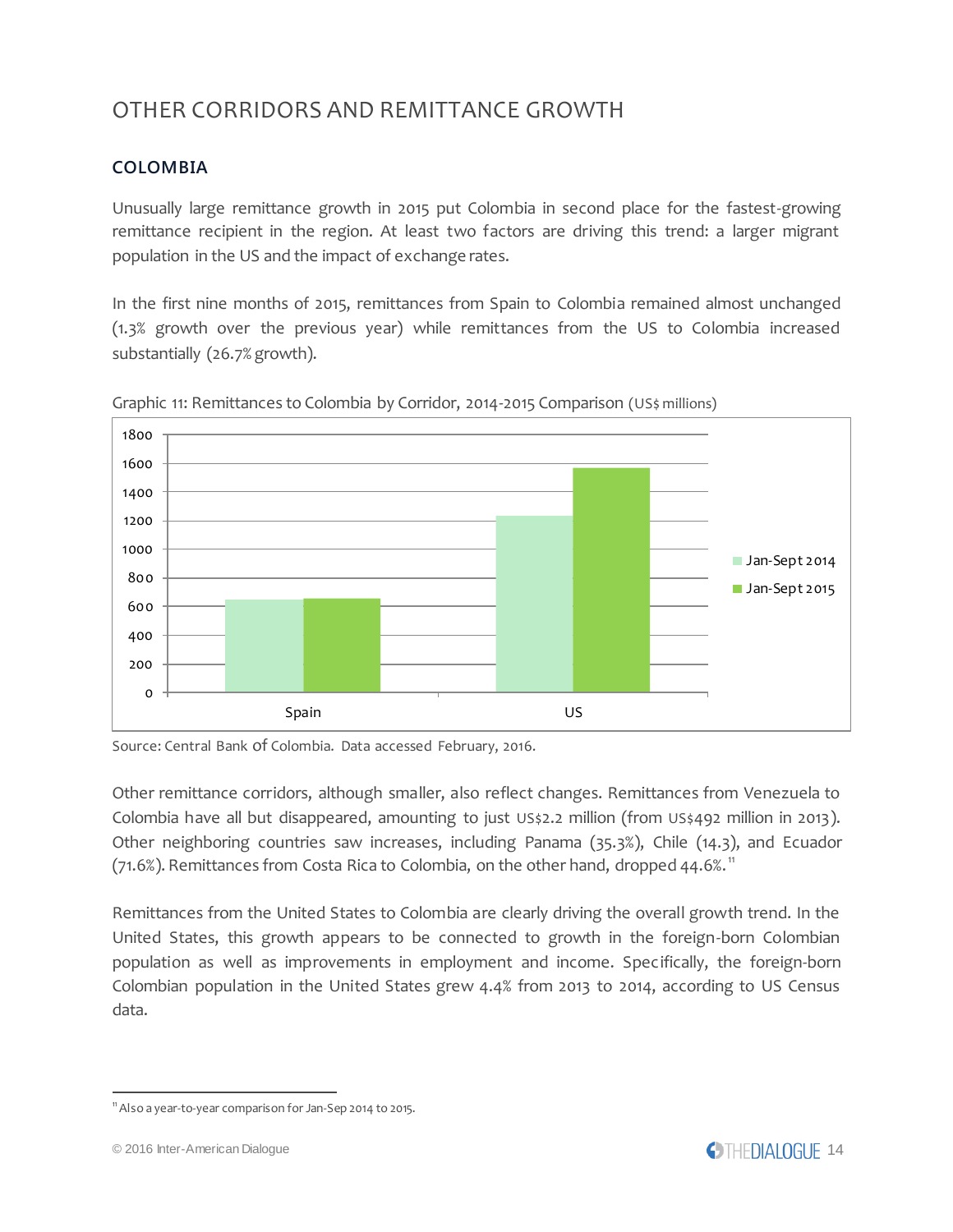

Graphic 12: Increases in Population and Per Capita Income of Foreign-born Colombians in the US

Source: US Census Bureau, ACS 2014 1-year estimates.

The exchange rate may also help to explain Colombian remittance growth. The exchange rate was primarily affected by the strengthening of the U.S. dollar and devaluations associated to falling oil prices. From August 2014 to August 2015, the Colombian peso was the most depreciated<sup>12</sup> currency in Latin America with  $36\%$ <sup>13</sup> depreciation against the dollar.



Graphic 13: Colombian Pesos per USD Exchange rate

Source: TradeEconomics.com

The impact of the exchange rate, in terms of remittances, is that those receiving money get an extra 55% of Colombia pesos, in comparison to the previous year, for the same amount of dollar originally sent.<sup>14</sup>

 $12$  It was followed by Brazil, 35% and Mexico, 19%.

<sup>&</sup>lt;sup>13</sup>[http://www.bbc.com/mundo/noticias/2015/08/150818\\_economia\\_america\\_latina\\_devaluacion\\_dolar\\_colombia\\_ng](http://www.bbc.com/mundo/noticias/2015/08/150818_economia_america_latina_devaluacion_dolar_colombia_ng) <sup>14</sup> <http://www.portafolio.co/economia/remesas-pesos-aumentaron-55-el-2015>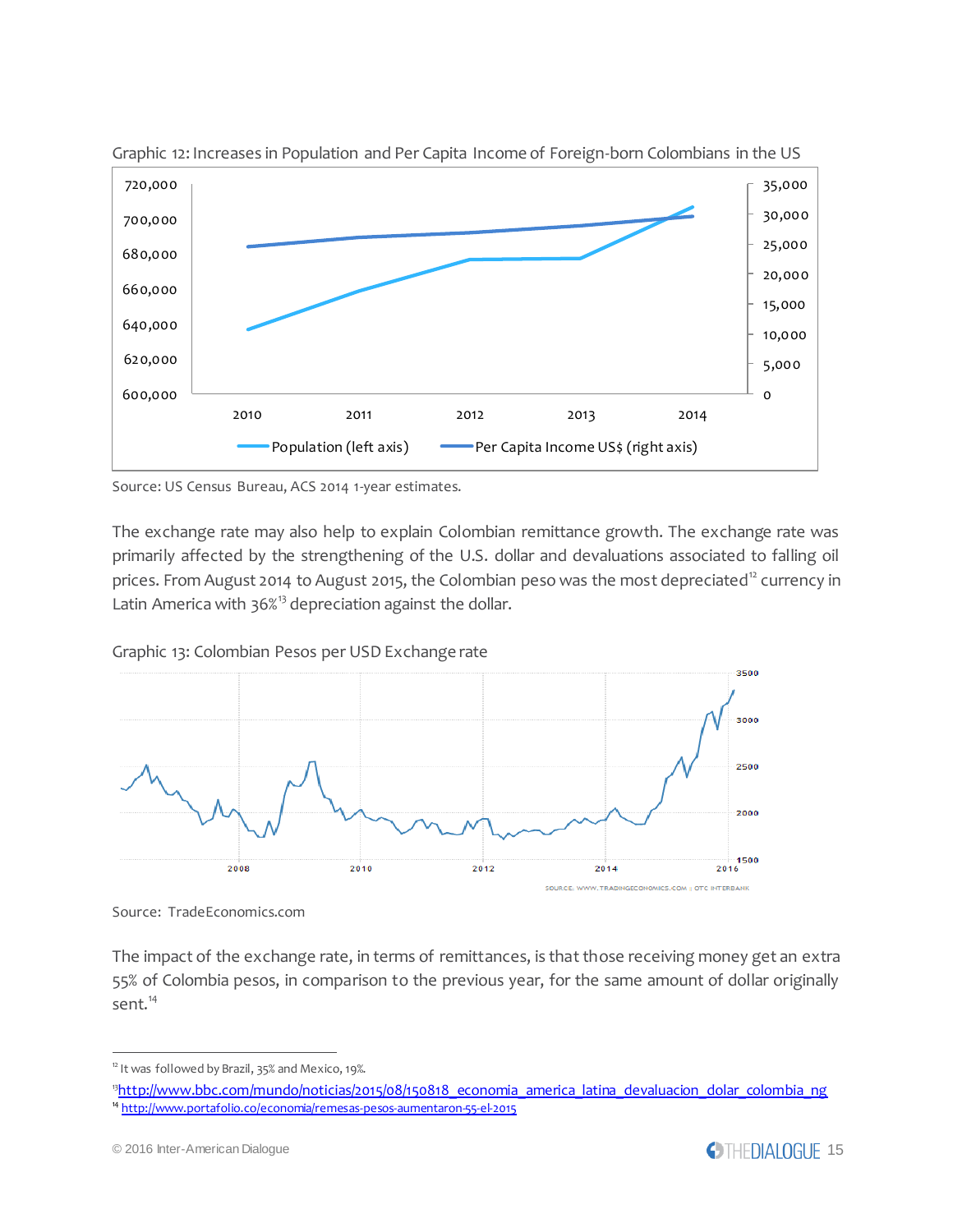## <span id="page-15-0"></span>**ECUADOR**

Ecuador experienced negative remittance growth, the product of a decline in remittances from Spain, which is only partially balanced out by growth in remittances from the US.





While remittances from Spain were 40% of total remittances received by Ecuador in 2007, they decreased to around 30% in 2014. For the first nine months of 2015, remittances from Spain to Ecuador amounted to only 25% of total incoming remittances. Foreign born Ecuadorians in both Spain and the US have decreased in the past years, and especially so in Spain.

## Table 4: Foreign born Ecuadorians in the US and Spain

|                     | Foreign Born Ecuadorians in the Foreign Born Ecuadorians in |              |  |
|---------------------|-------------------------------------------------------------|--------------|--|
|                     | บร                                                          | <b>Spain</b> |  |
| 2012                | 420,910                                                     | 462,437      |  |
| 2013                | 427,906                                                     | 440,549      |  |
| 2014                | 423,576                                                     | 422,238      |  |
| 2015                | $\overline{\phantom{0}}$                                    | 411,997      |  |
| 2012 to 2014 Change | $-2,666$                                                    | $-40,199$    |  |

Source: US Census Bureau, ACS 1-Year estimates, 2014 for US populations. INE Household Survey, 2015 provisional data for Spanish populations.

Source: Central Bank of Ecuador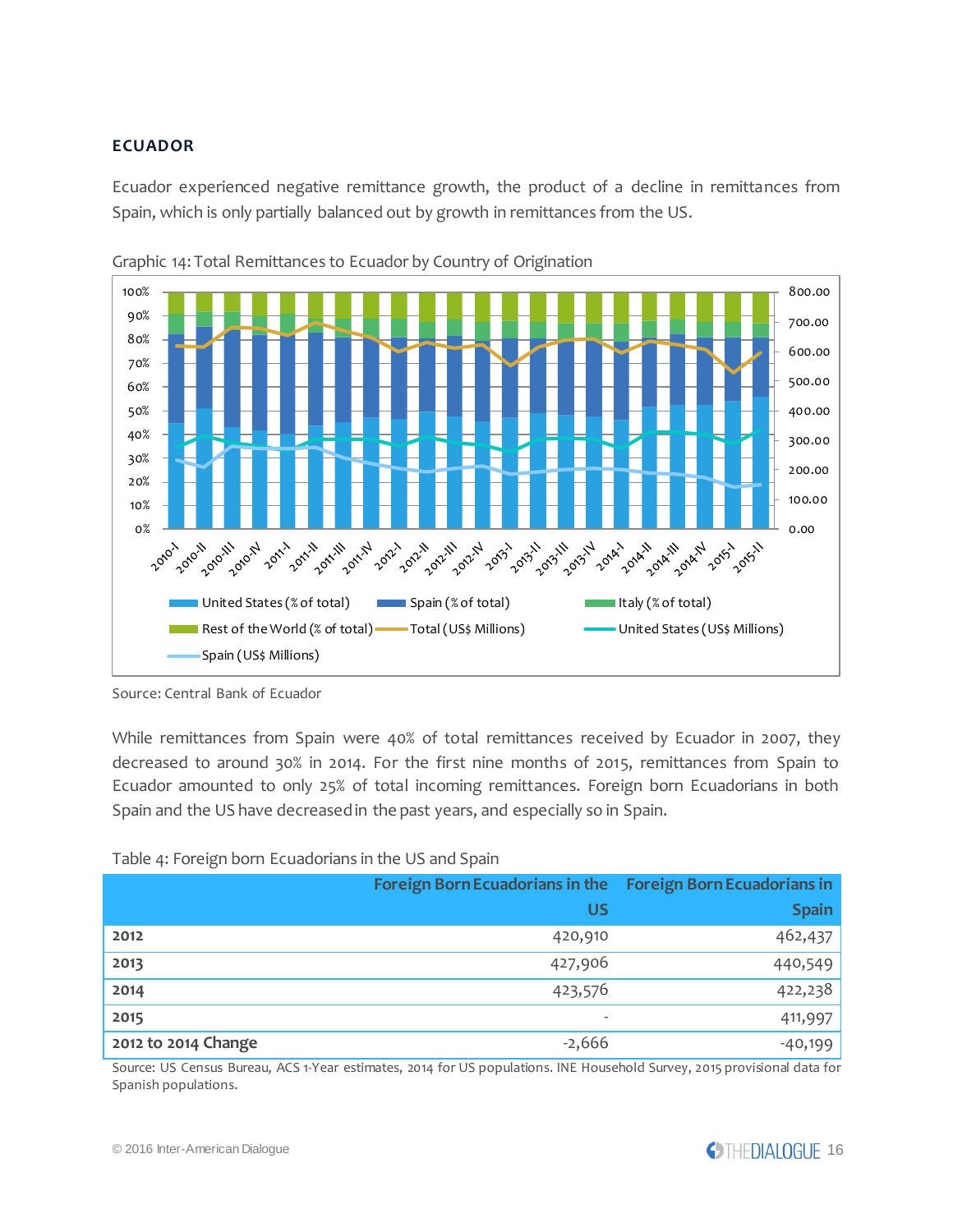### <span id="page-16-0"></span>**HAITI**

The Haitian Central Bank has reported 11% growth in remittances from 2014 to 2015,<sup>15</sup> which places the country third in the Latin American and Caribbean region for remittance growth this year. Haitian remittance growth may be driven by a combination of factors, including changing migration trends, increases in the amounts remitted, and new remitting products available.

As has been discussed, state fragility is closely linked to growth in emigration, and, by extension, remittances. Haiti's ongoing political and economic crises<sup>16</sup> have made migration the choice for many Haitians. The past few years have seen growth in the foreign-born Haitian population in the United States, which is the primary destination of Haitian migrants. From 2013 to 2014, US Census data shows a 5.7% increase in the Haitian migrant population living in the United States, for example.



Graphic 14: Haitian Migrant Population in the United States, 2007-2014

Source: American Community Survey, 1 year estimates, 2007-2014.

Increases in economic wellbeing among the Haitian migrant populations in the United States and Canada may also help to explain its remittance growth. Among Haitian migrants in the United States, the unemployment rate decreased from 8.7% in 2013 to 7.0% in 2014, while average per-capita income increased 5 percent, from \$22,424 in 2013 to \$23,547 in 2014. In Canada, on the other hand, Haitian migrants received higher than average approval rates for permanent residency applications in 2015, <sup>17</sup> which is important because legal status is often linked to earnings potential. These conditions place Haitian migrants in a better position to send more money since their own economic situation is more secure.

<sup>&</sup>lt;sup>15</sup> [http://www.ihsi.ht/pdf/comptes\\_economiques\\_en\\_2015.pdf](http://www.ihsi.ht/pdf/comptes_economiques_en_2015.pdf)

<sup>&</sup>lt;sup>16</sup> <http://www.miamiherald.com/news/nation-world/world/americas/haiti/article28980235.html>

 $\frac{n}{2}$ <http://ici.radio-canada.ca/regions/montreal/2015/06/12/001-haitiens-deportation-demande-canada-residence-permanente.shtml>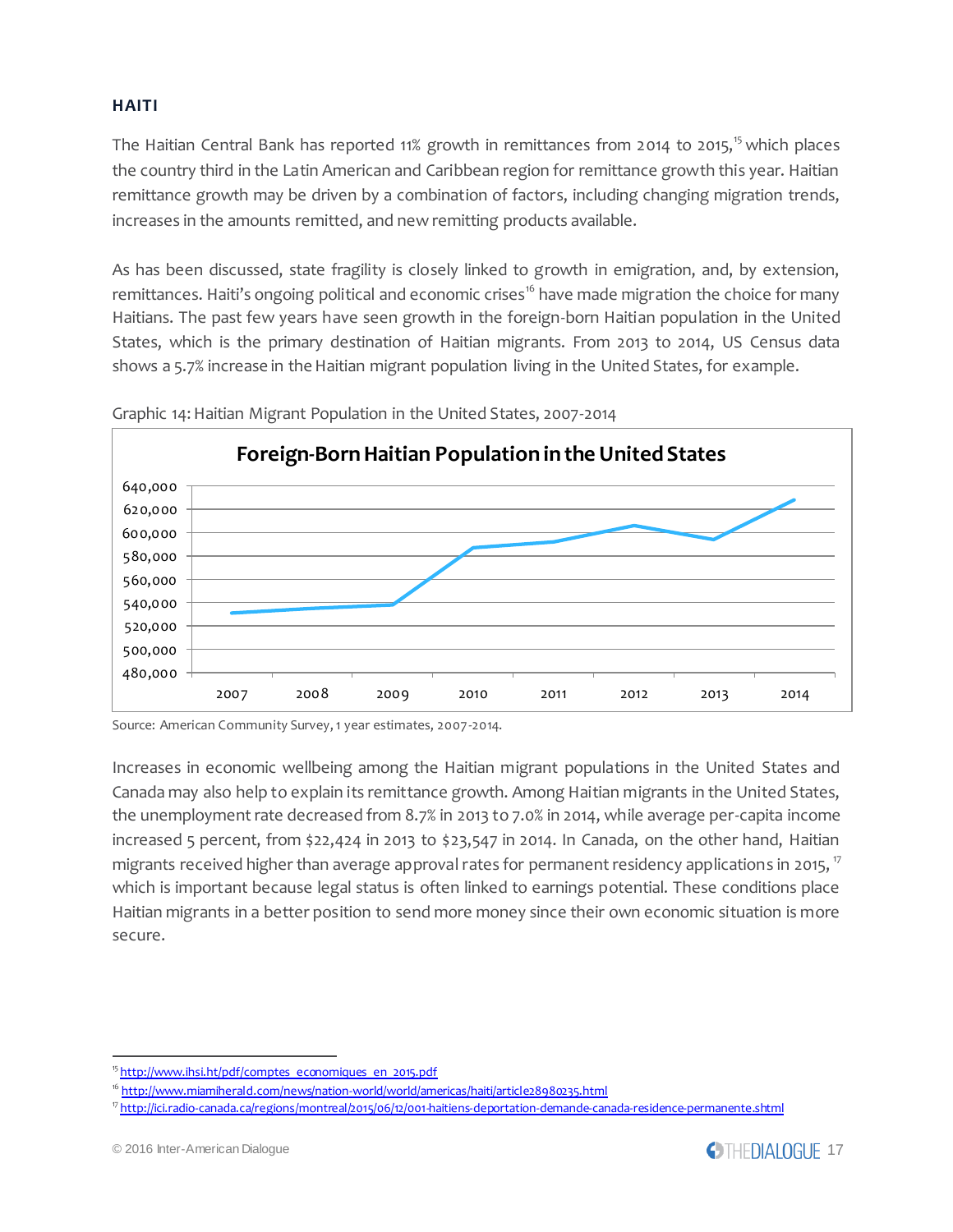Indeed, surveys suggest that the average Haitian remitter may be sending slightly more. A 2013 study found that, on average, Haitians remit  $\frac{1}{97}$ /month<sup>18</sup> whereas a 2014 study showed a slight increase, with 57% of women and 72% of men remitting more than \$100 a month for an overall average of US\$120.<sup>19</sup>

Finally, innovations in mobile money,<sup>20</sup> energy services<sup>21</sup> and bill payment<sup>22</sup> to Haiti may also play a role by expanding the products available to senders and recipients.

## <span id="page-17-0"></span>**CUBA**

Cuban migration abroad, and to the United States specifically, has increasingly followed a trend of traveling by land from Havana to Quito, Ecuador then Mexico via Central America.

What has changed in recent years is migration from Cuba to the United States using third countries. This movement is not new, but reflects the fact that Cubans are using the same migratory networks as other nationalities to reach their destination. This is a journey that costs at very minimum US\$7,000 and in some cases more than US\$12,000.

|      | <b>Emigration by Destination</b> |                                | <b>Emigration by Method</b> |                          |  |
|------|----------------------------------|--------------------------------|-----------------------------|--------------------------|--|
| Year | <b>Total</b>                     | <b>Emigration</b><br>the<br>to | Emigration<br><b>Via</b>    | Emigration via residency |  |
|      | <b>Emigration</b>                | <b>United States</b>           | <b>Mexico</b>               | visa from Havana         |  |
| 2010 | 58,439                           | 53,890                         | $\overline{\phantom{m}}$    | 3,236                    |  |
| 2011 | 59,128                           | 46,036                         | 5,316                       | 2,934                    |  |
| 2012 | 62,235                           | 41,535                         | 10,315                      | 4,584                    |  |
| 2013 | 57,464                           | 41,487                         | 11,932                      | 4,827                    |  |
| 2014 | $\overline{\phantom{a}}$         | 45,000 (est)                   | 17,459                      | 5,992                    |  |
| 2015 | $\overline{\phantom{a}}$         | 60,000 (est)                   | 45,000+                     | $6,000$ (est)            |  |

### Table 5: Cuban Emigration, 2010-2015

Source: Demographic Yearbook of Cuba, 2014; US Department of Homeland Security; <http://www.elnuevoherald.com/noticias/mundo/america-latina/cuba-es/article42109152.html#storylink=cpy>; US Department of State, Visa Statistics, 2015.

The magnitude is quite significant. To put things into perspective, Cubans leaving their country may amount to 60,000 this year alone, one of the highest of outflows in recent history. With 45,000

j

<sup>&</sup>lt;sup>18</sup> The survey showed that the average remittance size was \$106 and that the average frequency of sending was 11 times per year. For more detail, See Orozco with Jewers, "Economic Status and Remittance Behaviors among Latin American and Caribbean Migrants in the Post-Recession Period," Multilateral Investment Fund, 2014. Available a[t: http://www.thedialogue.org/wp-](http://www.thedialogue.org/wp-content/uploads/2015/04/EconomicStatusRemittanceBehaviorFINAL_Eng.pdf)

[content/uploads/2015/04/EconomicStatusRemittanceBehaviorFINAL\\_Eng.pdf](http://www.thedialogue.org/wp-content/uploads/2015/04/EconomicStatusRemittanceBehaviorFINAL_Eng.pdf)

<sup>19</sup> For more detail, see "Haitian Diaspora Engagement and Investment in Haiti: New Findings and Recommendations," Haitian Hometown Associations Resource Group, 2015.

<sup>&</sup>lt;sup>20</sup> <https://www.telegeography.com/products/commsupdate/articles/2015/08/18/digicel-haiti-revamps-mobile-money-as-mon-cash/>

<sup>21</sup> [http://ir.westernunion.com/News/Press-Releases/Press-Release-Details/2015/Western-Union-and-Sogexpress-Innovate-Remittances-to-](http://ir.westernunion.com/News/Press-Releases/Press-Release-Details/2015/Western-Union-and-Sogexpress-Innovate-Remittances-to-Fund-Renewable-Energy-in-Haiti/default.aspx)[Fund-Renewable-Energy-in-Haiti/default.aspx](http://ir.westernunion.com/News/Press-Releases/Press-Release-Details/2015/Western-Union-and-Sogexpress-Innovate-Remittances-to-Fund-Renewable-Energy-in-Haiti/default.aspx)

 $22$  [http://www.metropolehaiti.com/metropole/full\\_poli\\_fr.php?id=26731](http://www.metropolehaiti.com/metropole/full_poli_fr.php?id=26731)